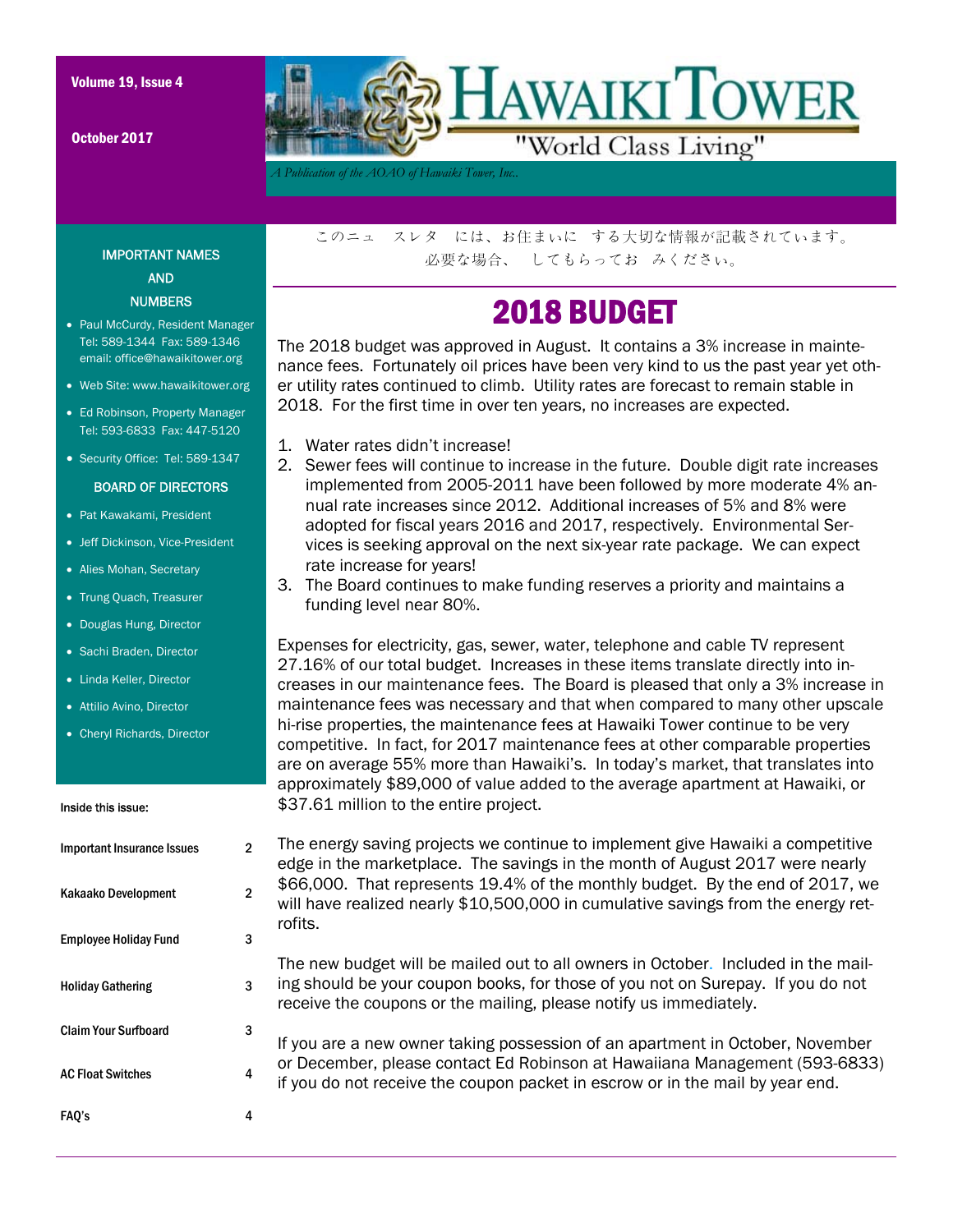### **KAKAAKO DEVELOPMENT**

It's amazing the quantity of development happening around us. The map below shows the various projects already completed, still under construction and permitted and not begun.

It is likely that this development will continue. The City and County has an incredible incentive to approve projects of this nature. Not only does it bring the land to it's highest and best use, it enriches the State, City and County tremendously.

Just imagine how much more money the State, City and County collect over the life of the project. Prior to the project, the land was likely a few acres of light industrial and commercial space with a value of maybe \$20-\$50 million dollars. After the high rise is built, the value is more like \$800-\$1000 million dollars or more. That's a substantial increase in property tax revenue for the governments. In addition, the infrastructure around the property, utilities, sidewalks and streets are improved by the Developer, not the City and County. Imagine how much income tax revenue is generated from the construction of the project. GET tax on the material sales that are used to build it and income tax on the wages of workers and profits of developers and agents.

Once these projects are built the Department of Waste Water collects sewer fees for every unit in the building, whether it's occupied or not. It's likely that many of the units are second homes and rarely occupied. Once they are operating, owners and agents pay income and sales tax revenue on the continued sales of apartments. And the income tax on the wages of the staff that maintains the building, the revenue and profits from the vendors and contract service providers are additional sources of tax revenue for the government. These projects are amazing economic machines.



1. One Waterfront Towers Nauru Development:

- 2. 1133 Waimanu
- 3. Nauru Towers
- 4. Hawaiki Tower
- 5. Koolani
- 6 Waihonua
- 7. Hokua
- 8. Royal Capital Plaza 9. Imperial Plaza
- 10. One Archer Lane
- 11. Moana Pacific
- 12. 909 Kapiolani
- 13. Keola Lai
- 14 Pacifica
- 
- 16. 801 South Street Buildings A and B
- 17. Kamakee Vista
- 18. Pohulani
- 19. Kauhale Kakaako
- 20. Na Lei Hulu Kupuna
- 21 Honuakaha
- 15. Symphony Honolulu 22. Halekauwila Place

23. 803 Waimanu Street

- Kaiaulu O Kakaako Master Plan (KS): 24. The Collection
- 25. Keauhou Lane/Keauhou Place
- 26. The Flats at Puunui/400 Keawe
- 27. Six Eighty Ala Moana
- 28. Rycroft Terrace
- 29. Hale Kewalo
- Ward Neighborhood Master Plan:
- 30. Waiea
- $31$  Angha
- 32. Ke Kilohana
- 33. Gateway Towers
- 34. Aeo 35 Aglii
- 36. Ola Ka Ilima Artspace Lofts
- KAKAAKO COMMUNITY DEVELOPMENT DISTRICT (KCDD) HOUSING DEVELOPMENTS

Updated February 2017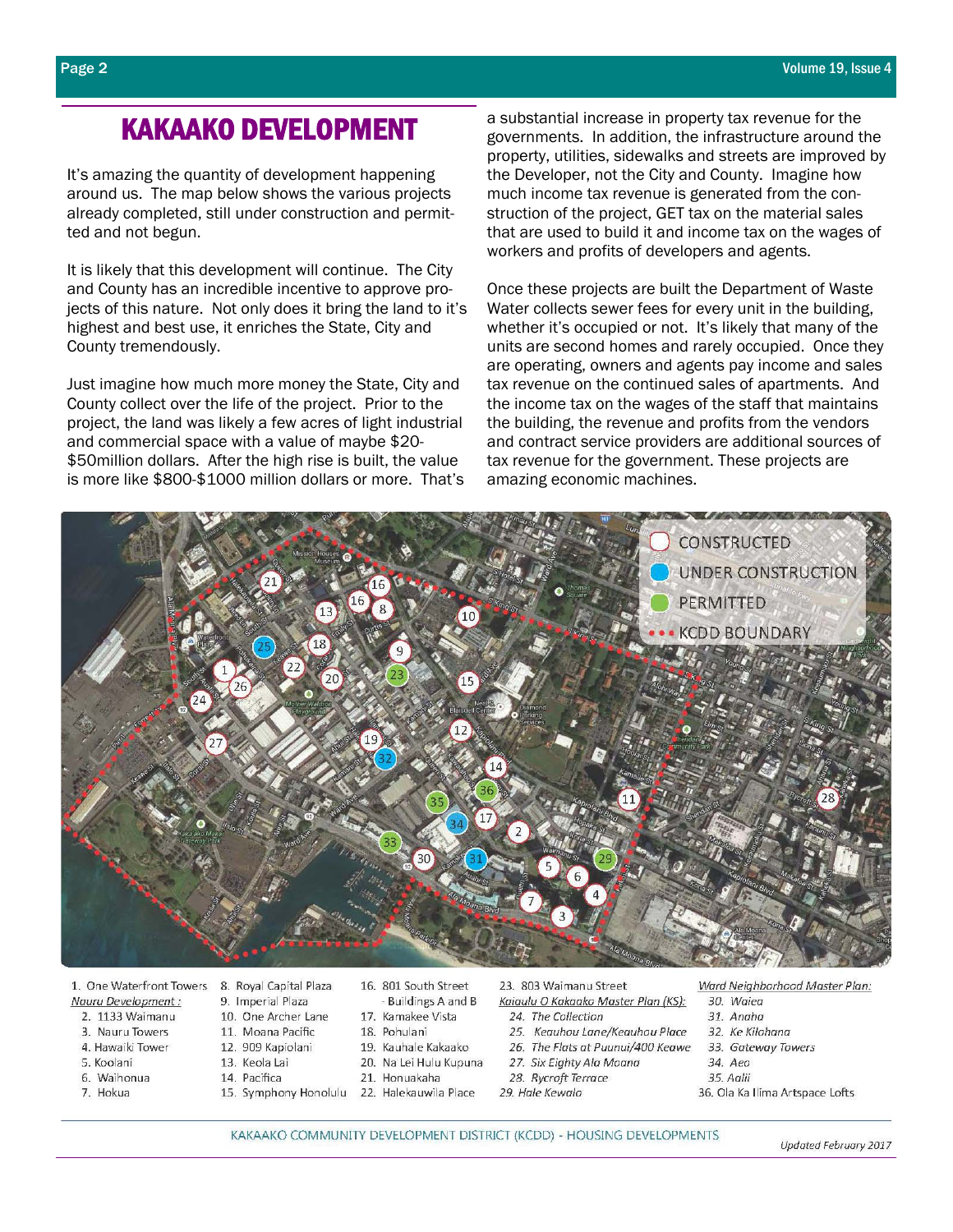### EMPLOYEE GRATUITY HOLIDAY FUND

Many of our residents express their appreciation for our employees year-round by giving food and treats to the staff. Other residents express their appreciation by giving financial gifts. Both are appreciated.

The policy at Hawaiki Tower is for employees not to accept monetary or other gifts of value directly from residents, vendors, or contractors.

However, we do not want to discourage residents from showing their appreciation. To facilitate voluntary gift giving consistent with Hawaiki Tower policy, the 2016 Employee Gratuity/Christmas Fund has been established. Residents can make their contributions to this fund at any time of the year at the administrative office at level 3.

The gifts contributed to the Fund will be distributed as holiday gifts and bonuses for all non-supervisory employees. Each employee will share in the Fund an equal amount based on the length of his or her employment during the year.



# **HOLIDAY GATHERING**<br>On December 15th at 5:30pm the AOAO of Hawaiki Tower, Inc.

will be sponsoring a Holiday gathering for the residents of Hawaiki

OUR KNOWLEDGE IS YOUR RESOURCE

**HAWAIKI TOWER SPECIALISTS** 

**Call Us Today!** 





Douglas Shanefield (RA) RS-54692 (808) 551.5551 DougS@cbpacific.com

Iku S. Honda (R) RB-15682 (808) 226.2790 IkuH@cbpacific.com

Over 46 Years of Combined Experience





Tower. If you plan to attend, please bring a side dish, desert or other contribution to round out the menu. The Association will provide main dishes and beverages for everyone.

# CLAIM YOUR SURFBOARD

Last May we began the process of re-inventorying all the surfboards. We built new racks in the level 1 store room and implemented a new policy that requires occupants to register and pay to have their surfboards stored. We removed approximately 100 surfboards from the store rooms. To-date, only about 22 surfboards have been claimed and returned to the racks.

BE ADVISED, UNCLAIMED SURFBOARDS WILL BE DISPOSED OF IN AC-CORDANCE WITH STATE LAW FOR ABANDONED PROPERTY.

If you had a surfboard in the racks the past couple of years, please claim your board and remove it from the property or register it and place it back in the racks. Abandoned boards will be disposed of beginning 2018.